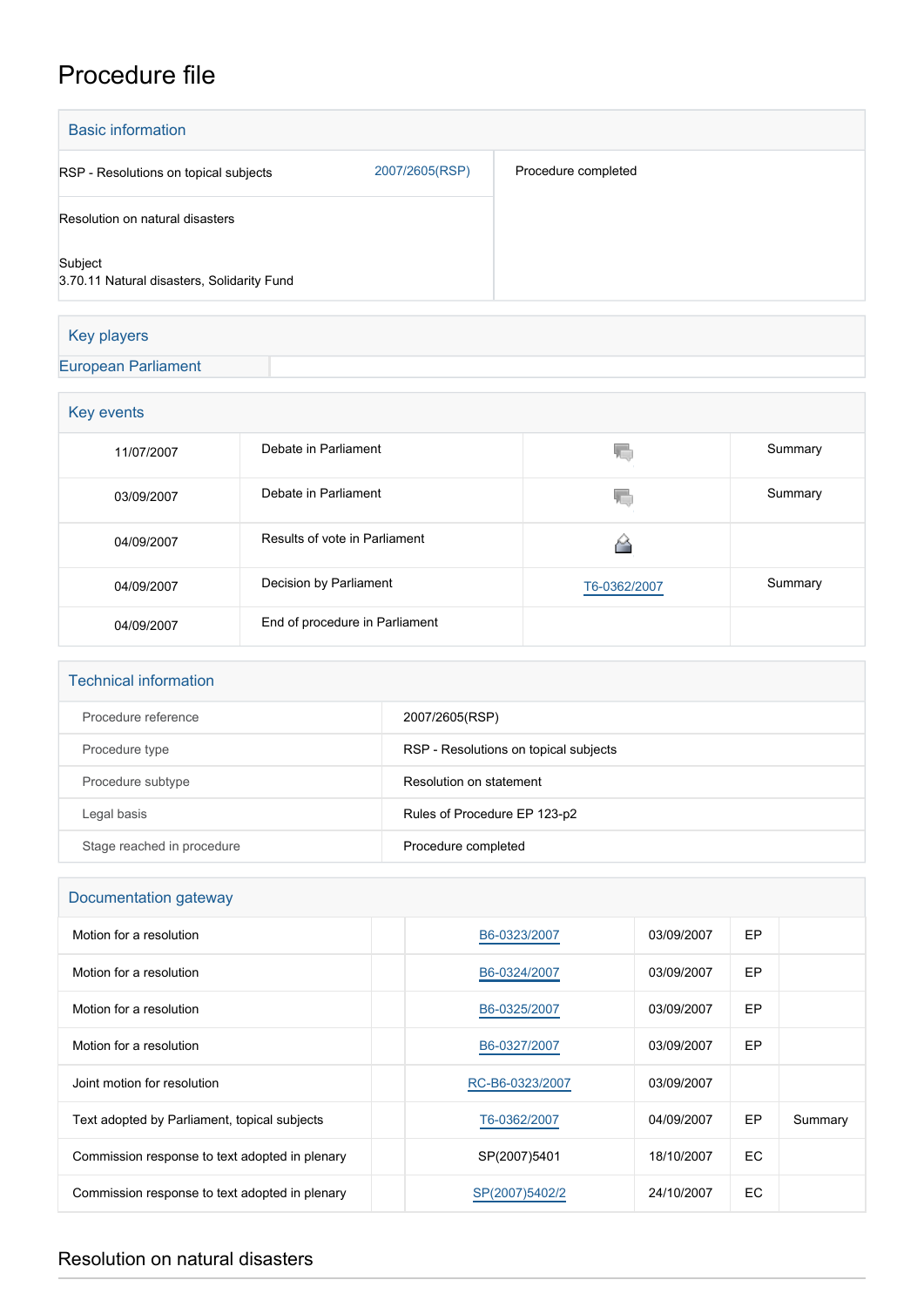The House held a debate on the Commission statement on natural disasters.

The resolution winding up this debate is due to be put to the vote at the September I part-session.

### Resolution on natural disasters

The House held a debate, following on the Commission statement, on the forest fires in Greece, their consequences and conclusions to be drawn for prevention and preparedness measures.

The resolution winding up this debate was due to be put to the vote on 4 September 2007.

#### Resolution on natural disasters

Following the debate which took place during the sitting of 4 September 2007, the European Parliament adopted a joint resolution on the natural disasters which took place during the summer of 2007, making reference to the devastating fires and the violent floods which caused death and destruction throughout Europe, in particular in Greece and the United Kingdom. It also referred to the outermost regions, in particular Martinique and Guadeloupe, which were hit by Hurricane Dean, applicant countries and the EU's immediate neighbours. Parliament expressed its strong solidarity with the relatives of those who lost their lives and with residents in the affected areas, and paid tribute to the fire-fighters, professionals and volunteers who risked their lives to extinguish fires, rescue people and limit the damage, as well as to the many individual citizens who fought to save their livelihoods and their surrounding environment. It called on the Commission to mobilise the current EU Solidarity Fund (EUSF) in the most flexible manner possible and without delay, avoiding time-consuming procedures and administrative obstacles. The necessary resources need to be made available immediately for the purpose of relieving the suffering of victims and their immediate families by means of the EUSF, any other Community instrument (e.g. Structural Funds or the EARDF), or any other possible financial means based on the implementation conditions of the Community funds, such as the partnership principle and sustainable development.

Parliament also urged the Commission to introduce extraordinary Community aid arrangements, especially of a financial nature, so as to support the rehabilitation of the regions which have suffered heavy damage, restore the productive potential in affected areas, re-launch job creation and take appropriate measures to compensate the social costs inherent in the loss of jobs and other income sources. It emphasised the need to speed up the procedure to access EU funds for the recovery of agricultural land following floods and fires and for more financial aid to be made available for the development of flood defences. The Commission and Member States were urged to review and share best practices in the light of the latest research into the increased risks of flooding and forest fires caused by the way in which land, habitats and drainage are managed.

The report recognised the contribution of the Monitoring and Information Centre (MIC) in supporting the mobilisation and coordination of civil protection assistance during emergencies. It noted, however, that Member State resources to combat forest fires, especially by aerial means, are limited and that it is not always possible for Member States to offer support when the resources are needed on their national territory. As a result, that some Member States received less assistance than others and had to rely on bilateral agreements with non-EU states for assistance. Parliament regretted, therefore, that in some cases the EU as a whole failed to display sufficient solidarity.

Parliament strongly urged the Council to reach a decision, without further delay, on the proposed EU Solidarity Fund regulation, bearing in mind that Parliament adopted its position in May 2006. It considered the Council's delay in this respect unacceptable. The new regulation, which lowers the thresholds for the mobilisation of the EUSF, will make it possible to address damage in a more effective, flexible and timely manner.

Parliament went on to call for the creation of a European force that could immediately react in emergencies, as proposed in Commissioner Barnier's report of 9 May 2006, entitled 'For a European civil protection force: Europe aid'. It regretted the lack of response and follow-up in this regard, and emphasised, in this context, the need to continue the development of a rapid reaction capability based on the civil protection mechanisms of the Member States. The Commission was asked to draw up a proposal to this end, and Parliament emphasised the role of the Member States and their local authorities in effectively preventing and combating fires.

Recent experience had emphasised the need to strengthen the Community civil protection prevention preparedness and response capability in relation to forest and other wild fires, and Parliament strongly urged the Commission to take action to this end. The Commission was asked to examine the possibility of having prearranged access to a complementary capability to ensure a rapid response to major emergencies, which may be available from other sources, including the commercial market. Parliament suggested that the cost of the stand-by force could be covered using the Civil Protection Financial Instrument.

The resolution moved on to deplore the fact that so many of these forest fires appear to have been started by acts of arson. Parliament called on Member States, therefore, to strengthen penal sanctions for criminal acts that damage the environment and, in particular, for those causing forest fires. It voiced its concern at the growing number of disasters caused by extreme climatic events which, according to experts, may be attributed largely to global warming. Member States must take the necessary steps to comply with the Kyoto goals.

Parliament called for a reforestation policy based on respect for bio-climatic and environmental characteristics, emphasising the need to collect and register data relating to the natural resources of each Member State, through the creation of 'Green National Accounts' in the form of a database open to all citizens. Natural disasters, and in particular forest fires, have this year placed in considerable danger monuments and archaeological sites that are of major importance to the European cultural heritage. Parliament stressed the threat to Ancient Olympia, birthplace of the Olympic Games and, in particular, its museum, as a World Heritage Site, and asked for resources be made available immediately for the purposes of restoration should sites forming part of European cultural heritage be damaged by continuing forest fires.

Member States were urged to ensure thatall burned forest areas remained forests and covered by reforestation programmes, including compulsory conditions, and that no land use change be allowed. Parliament condemned the practice of legalisation of illegal construction on protected and generally non-authorised areas, and urged that all attempts at reducing forest protection via changes to the Greek Constitution be stopped immediately.

Lastly, Parliament considered that Volunteer Civil Protection Action should be promoted without delay, with basic training activities and